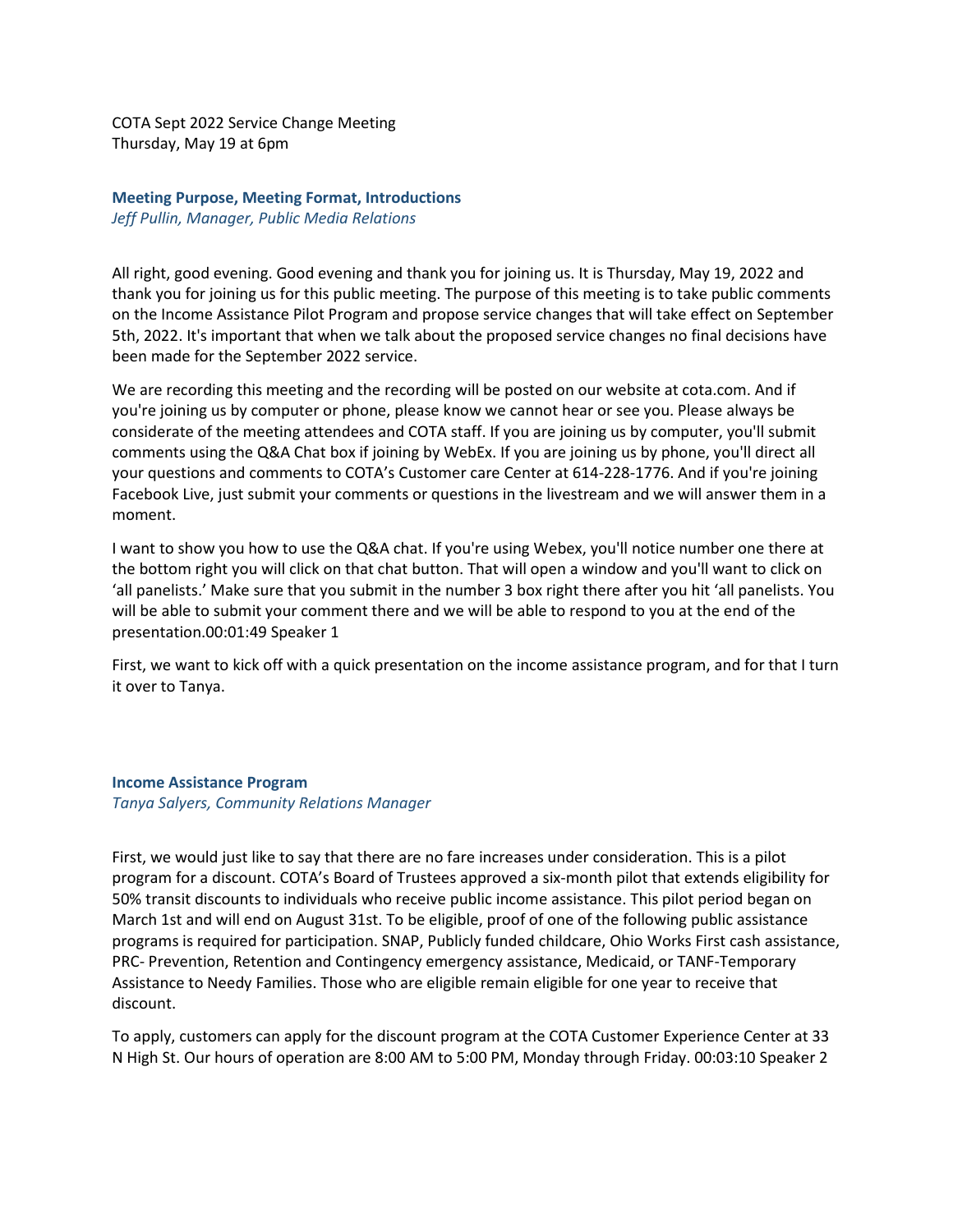Customers who qualify for COTA's Income Assistance will need to use one of the payment methods included in our new digital fare payment system. In order to receive the discount, you can set up an account through our Transit App or obtain a smart card at the Customer Experience Center.

So just some important dates to remember. We are receiving comments on this pilot program today and additionally we will be receiving comments Thursday or Tuesday next week, May 24th at noon. You can attend and participate as you are today in person virtually, or by phone. Additional meetings will be held to hear comment on this specific program on Thursday, June 9th at 6:00 PM and Tuesday, June 14th at noon. And a permanent program will be presented to the COTA Board of trustees on Wednesday, July 27th at 9:00 AM.

If there's no comments online or come in from the audience on the income assistance program, we thank you for watching that presentation. We're now going to move on to our service change presentation. Let's go ahead and advance to the next slide so this is service change for proposed changes to service for September.

## **Sept 2022 Service Changes**

## *Jeff Pullin, Manager, Public Media Relations*

If there's no comments online or come in from the audience on the income assistance program, we thank you for watching that presentation. We're now going to move on to our service change presentation. Let's go ahead and advance to the next slide so this is service change for proposed changes to service for September 2022.

I want to begin with some of the latest on our COVID-19 policy updates. As you might know, the mask policy was lifted on April 19th. We of course encourage people who want to wear masks to do so. And those who don't have that right as well. Cleaning and sanitization will continue on all our transit vehicles and high ridership stops. We are now in year two of that sophisticated cleaning system that we have implemented. We implemented in 2020. We have also installed barriers on our fixed route fleet to protect our operators and our customers. We've improved our ventilation on all our transit vehicles, and hand sanitizer is available.

We want to let you know that our workforce's challenges continue as they do across the country. Like most organizations, COTA is impacted by the nationwide worker shortage. COTA continues to recruit and hire new transit operators, but those new hires are not enough to offset retirement and other departures. COTA will continue to adjust transit schedules due to the unprecedented workforce challenges. The adjustments will be made to improve service reliability and help minimize adverse service impacts to our customers and staff, as best as we can.

We want to remind people that COTA is hiring. We are actively recruiting, hiring and training new operators. If anyone is interested in a rewarding career at COTA, they can learn more and apply AT cota.com/careers.. We want to let you know some updated efforts on COTA's starting wage for operators and training has been increased to \$17.50 per hour. That's about a \$2.00 increase from about two weeks ago. Upon completion of training, operators' wages increased to \$21.10 per hour. Operators under the current contract can make more than \$33 an hour in five years. COTA is in the top 5% among peer agencies for wages and benefits. We will continue to document requests for services and work to restore hours as we get more operators.